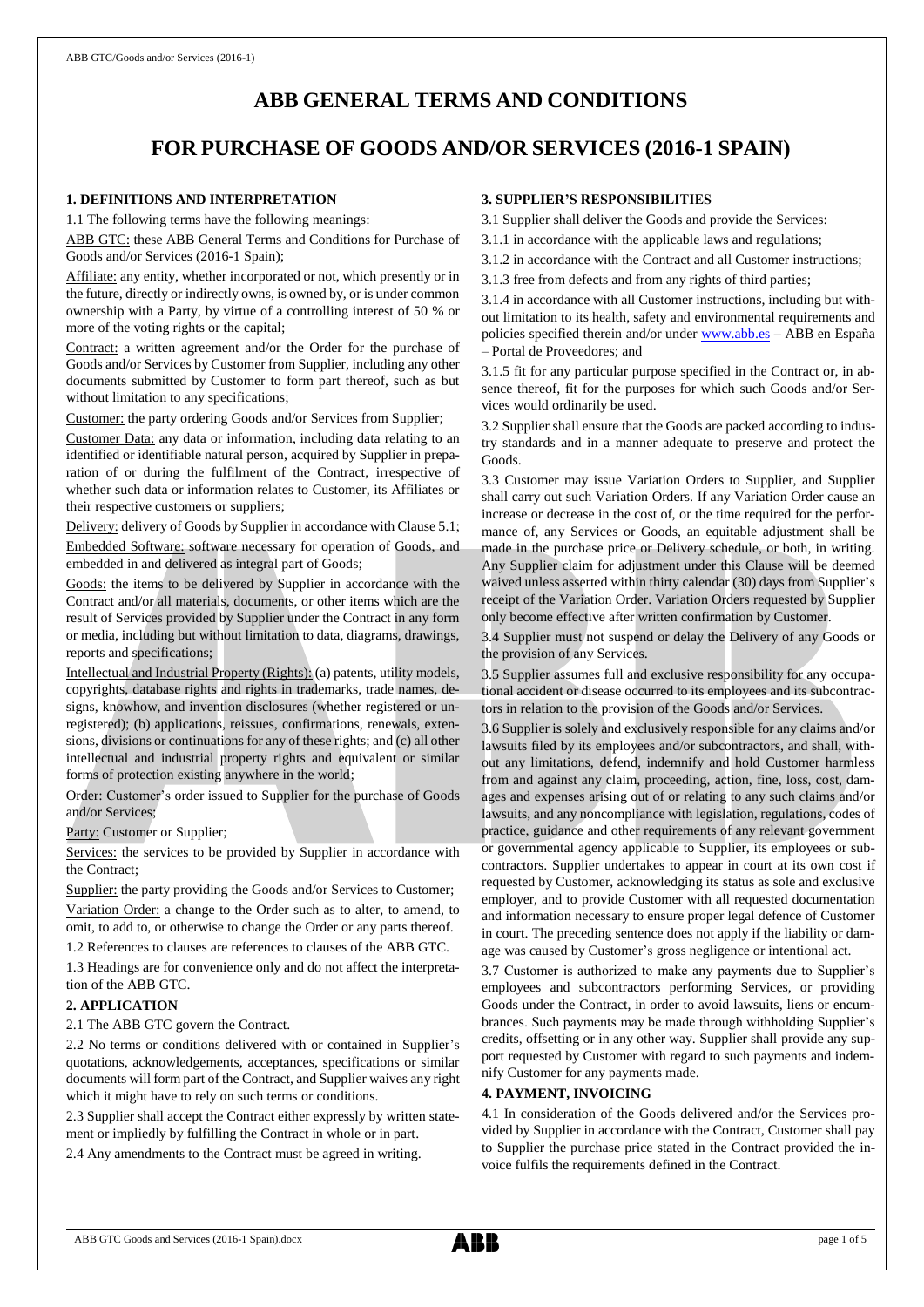4.2 Supplier shall submit invoices in an auditable form, complying with applicable laws, generally accepted accounting principles and the specific Customer requirements, containing the following minimum information: Supplier name, address and reference person including contact details; invoice date; invoice number; Order number and Supplier number; address of Customer; quantity; specification of Goods and/or Services; price (total amount invoiced); currency; tax or VAT amount; tax or VAT number; Authorized Economic Operator and/or Approved Exporter Authorization number and/or other customs identification number, if applicable; payment terms as agreed.

4.3 Invoices must be sent to the billing address specified in the Contract.

4.4 Customer will reimburse expenses only at cost and to the extent agreed in writing.

4.5 Services charged on the basis of hourly rates require written confirmation of Supplier's time sheets by Customer. Supplier shall submit such time sheets to Customer for confirmation as may be instructed by Customer but latest together with any related invoice. Confirmation of time sheets cannot be construed as acknowledgement of any claims. Customer is not obliged to pay invoices based on time sheets which are not confirmed by Customer in writing.

4.6 Customer reserves the right to set off or withhold payment for Goods and/or Services not provided in accordance with the Contract.

#### **5. DELIVERY, PERFORMANCE OF SERVICES**

5.1 Unless agreed otherwise in the Contract, the Goods shall be delivered in accordance with INCOTERMS 2010 FCA, to the place defined in the Contract or, if no such place has been defined, to Customer's place of business.

5.2 The Services shall be provided at the place specified in the Contract or, if no such place has been specified, at Customer's place of business.

5.3 Supplier shall provide no later than at the time of acceptance of the Contract the following minimum information: number of packages and contents, the customs tariff numbers of the country of consignment, and the countries of origin for all Goods. For controlled Goods, the relevant national export control numbers must be indicated and, if the Goods and/or Services are subject to U.S. export regulations, the U.S. Export Control Classification Numbers (ECCN) or classification numbers of the International Traffic in Arms Regulations (ITAR) must be specified. Proofs of preferential origin as well as conformity declarations and marks of the country of consignment or destination are to be submitted without being requested; certificates of origin upon request. Supplier shall state the Order number on all invoices (in particular but not limited to commercial, pro forma or customs invoices).

5.4 The Goods shall be delivered, and Services shall be provided during Customer's business hours unless otherwise requested by Customer.

5.5 Upon Delivery, Supplier (or its appointed carrier) shall provide Customer a delivery note and any other required export and import documents not mentioned in Clause 5.3. If Customer has approved partial delivery, such delivery note shall also include the outstanding balance.

5.6 Ownership of the Goods passes to Customer at Delivery. To the extent that the Goods contain Embedded Software, ownership of such Embedded Software will not passto Customer, but Supplier shall grant, or – as applicable – shall procure that the third party owner grants, Customer and all users a worldwide, irrevocable, perpetual, transferable, non-exclusive, royalty-free right to use the Embedded Software as integral part of such Goods and/or for servicing either of them.

## **6. ACCEPTANCE**

6.1 Delivery of Goods or provision of Services may not be deemed to be acceptance of such Goods or Services by Customer. Customer shall have reasonable time to inspect or test the Goods and/or Services and to report any defects to Supplier. If a defect in the Goods and/or Services was not reasonably detectable during the inspection, Customer shall have reasonable time to provide notice of such defect after it has become apparent and/or to reject the Goods/Services.

6.2 The Parties may agree on a certain acceptance procedure, in which case acceptance will be subject to Customer's written acceptance statement. Supplier shall inform Customer in writing within a reasonable time period in advance when the Goods and/or Services are ready for acceptance.

6.3 Customer may enforce any remedy defined in the Contract for any rejected Goods or Services.

### **7. DELAY**

If the Delivery of Goods or the provision of Services does not comply with the agreed date(s), Customer may:

7.1 terminate the Contract in whole or in part;

7.2 refuse any subsequent delivery of the Goods or provision of the Services;

7.3 recover from Supplier any expenses reasonably incurred by Customer in obtaining the Goods and/or Services in substitution from another supplier;

7.4 claim damages for any cost, loss, expenses and liquidated damages incurred by Customer which are attributable to Supplier's delay; and

7.5 claim liquidated damages as agreed in the Contract.

## **8. WARRANTY AND REMEDIES**

8.1 Supplier warrants that the Goods and/or Services comply with the Contract, including but without limitation to Supplier's responsibilities as defined in Clause 3.1.

8.2 Supplier warrants that the Goods are new and unused at the date of Delivery and remain free from defects during the warranty period.

8.3 The warranty period is twenty four (24) months from Delivery.

8.4 In case of breach of any warranty which is not remedied within forty eight (48) hours from Customer's notification, or in case of any other breach of the Contract, Customer is entitled to enforce any or more of the following remedies at its discretion and at Supplier's expense:

8.4.1 to give Supplier another opportunity to carry out any additional work necessary to ensure that the Contract is fulfilled, and/or to obtain prompt repair or replacement of the defective Goods and/or Services;

8.4.2 to carry out (or to instruct a third party to carry out) any additional work necessary to make the Goods and/or Services comply with the Contract;

8.4.3 to refuse any further Goods and/or Services;

8.4.4 to claim such damages as may have been sustained by Customer as a result of Supplier's breach of the Contract;

8.4.5 to terminate the Contract; in such event Customer has no obligation to compensate Supplier, and, at Customer's option, Supplier shall pay back to Customer any remuneration received from Customer for the Goods and/or Services and take back the Goods at Supplier's own cost and risk.

8.5 In case of a breach of any warranty, the entire warranty period shall be restarted for the defective Goods/Services from the date the remediation is completed to Customer's satisfaction.

8.6 The rights and remedies available to Customer under the Contract are cumulative and are not exclusive of any rights or remedies available at law or in equity.

## **9. INTELLECTUAL AND INDUSTRIAL PROPERTY**

9.1 Subject to Clause 9.2, Supplier hereby grants Customer, or undertakes to procure that Customer is granted, a worldwide, irrevocable, transferable, non-exclusive, royalty-free license to use the Intellectual and Industrial Property Rights in the Goods, including Embedded Software, if any.

9.2 Supplier herewith assigns to Customer full ownership rights in any Intellectual and Industrial Property in Goods resulting from the Services. Supplier further agrees, upon Customer's request and at its cost,

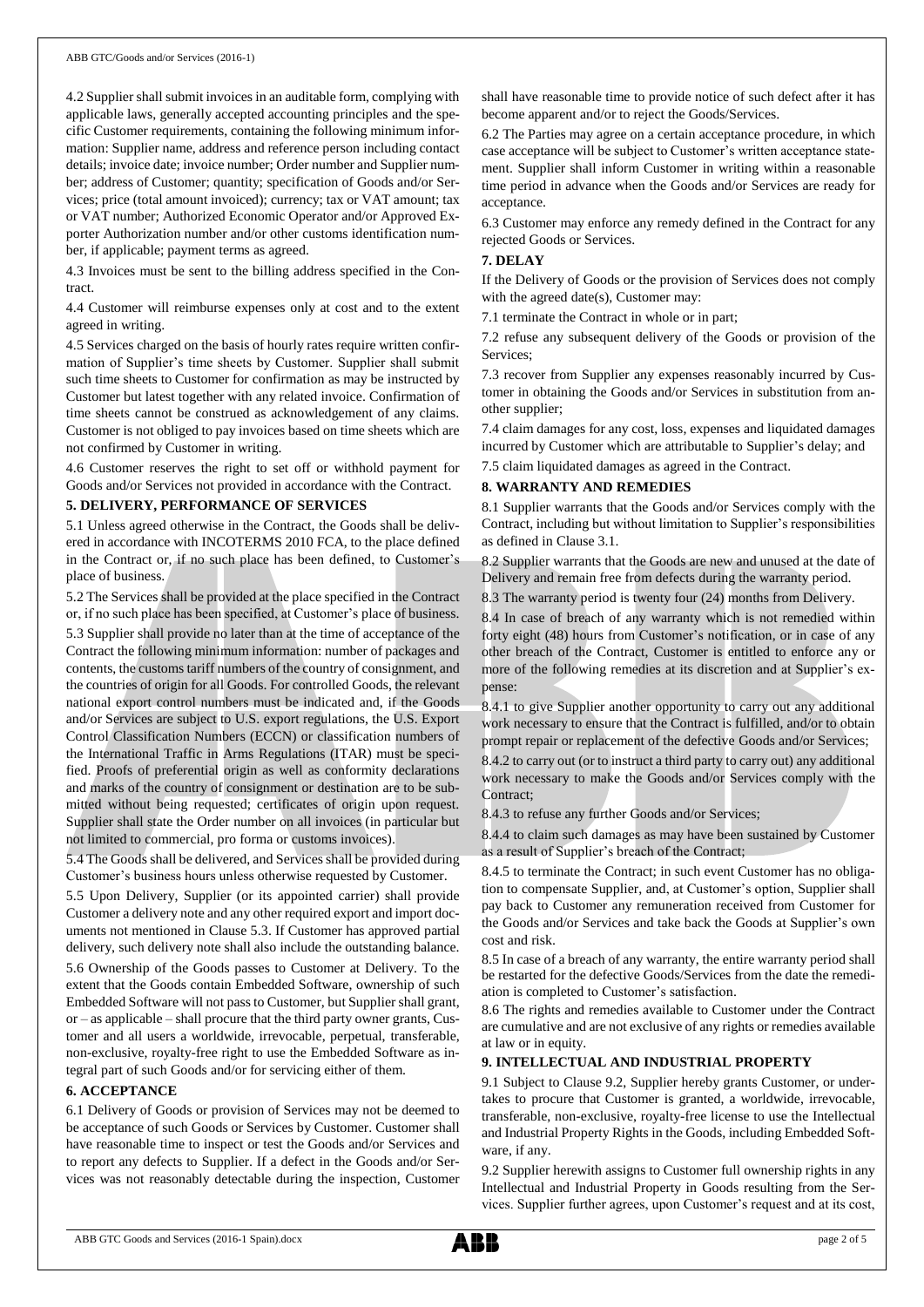to take all further steps necessary to perfect Customer's ownership to the Intellectual and Industrial Property.

9.3 Intellectual and Industrial Property Rights in any Goods created by or licensed to Supplier prior or outside a Contract (Pre-Existing IPR) will remain vested in Supplier (or the third party owner). To the extent that Pre-Existing IPR are embedded in any Goods resulting from the Services, Supplier grants, or undertakes to procure that the third party owner grants, Customer and its Affiliates a worldwide, irrevocable, transferable, non-exclusive, royalty-free license to use the Pre-Existing IPR as part of such Goods, including the right to improve, develop, market, distribute, sublicense or otherwise use such Pre-Existing IPR.

9.4 Supplier must specify in writing and prior to Delivery all open source software contained in or used by Embedded Software, if any, and request Customer's written approval. Supplier agrees to replace at its own cost any open source software components rejected by Customer with software of at least the same quality and functionality.

9.5 If any claim is made against Customer that Supplier's Goods and/or Services infringe a third party's Intellectual and Industrial Property Rights, Supplier shall at its cost, but at Customer's discretion (i) procure for Customer and Customer's clients, as the case may be, the right to continue using the Goods and/or Services; (ii) modify the Goods and/or Services so they cease to be infringing; or (iii) replace the Goods and/or Services by non-infringing equivalents. Otherwise, Customer is entitled to terminate the Contract and to reclaim all sums which it has paid to Supplier thereunder.

### **10. COMPLIANCE, INTEGRITY**

10.1 Supplier shall provide the Goods and/or Services in compliance with all relevant laws, regulations, and codes of practice.

10.2 Supplier and its subcontractors must comply with the ABB Lists of Prohibited and Restricted Substances and with the reporting and other requirements regarding Conflict Minerals made available under **[www.abb.com](http://www.abb.com/) – Supplying – Material Compliance** or otherwise and shall provide Customer with documents, certificates and statements as requested. Any statement made by Supplier to Customer (whether directly or indirectly) with regard to materials used for or in connection with the Goods and/or Services will be deemed to be a representation under the Contract.

10.3 Supplier represents and warrants that it is and will remain fully compliant with all applicable trade and customs laws, regulations, instructions, and policies, including, but not limited to, satisfying all necessary clearance requirements, proofs of origin, export and import licenses and exemptions from, and making all proper filings with appropriate governmental bodies and/or disclosures relating to the provision of services, the release or transfer of goods, hardware, software and technology.

10.4 No material or equipment included in or used for the Goods and/or Services must originate from any company or country listed in any relevant embargo issued by the authority in the country where the Goods and/or Services will be used or an authority otherwise having influence over the equipment and material forming part of the Goods and/or Services. If any of the Goods and/or Services are or will be subject to export restrictions, it is Supplier's responsibility to promptly inform Customer in writing of the particulars of such restrictions.

10.5 Both Parties warrant that each will not, directly or indirectly, and that each has no knowledge that other persons will, directly or indirectly, make any payment, gift or other commitment to its customers, to government officials or to agents, directors and employees of each Party, or any other party in a manner contrary to applicable laws (including but not limited to the U. S. Foreign Corrupt Practices Act, the UK Bribery Act 2010 and, where applicable, legislation enacted by member states and signatories implementing the OECD Convention Combating Bribery of Foreign Officials), and shall comply with all relevant laws, regulations, ordinances and rules regarding bribery and corruption. Nothing in the Contract will render either Party or any of its

Affiliates liable to reimburse the other for any such consideration given or promised.

10.6 Supplier herewith acknowledges and confirms that Supplier has received a copy of ABB's Code of Conduct and ABB's Supplier Code of Conduct or has been provided information on how to access both ABB Codes of Conduct online under **[www.abb.com/Integrity](http://www.abb.com/Integrity)**. Supplier agrees to perform its contractual obligations in accordance with both ABB Codes of Conduct.

10.7 Any violation of an obligation contained in this Clause 10 is a material breach of the Contract and entitles the other Party to terminate the Contract with immediate effect and without prejudice to any further rights or remedies available thereunder or at law. Notwithstanding anything to the contrary in the Contract, Supplier shall, without any limitations, indemnify and hold harmless Customer for all liabilities, damages, cost or expenses incurred as a result of any such violation and termination of the Contract, or arising from export restrictions concealed by Supplier.

## **11. CONFIDENTIALITY, DATA SECURITY, DATA PROTECTION**

11.1 Supplier shall keep in strict confidence all Customer Data and any other information concerning Customer's or its Affiliates' business, their products and/or their technologies which Supplier obtains in connection with the Goods and/or Services to be provided (whether before or after acceptance of the Contract). Supplier shall restrict disclosure of such confidential material to such of its employees, agents or subcontractors or other third parties as need to know the same for the purpose of the provision of the Goods and/or Services to Customer. Supplier shall ensure that such employees, agents, subcontractors or other third parties are subject to and comply with the same obligations of confidentiality as applicable to Supplier and will be liable for any unauthorized disclosures.

11.2 Supplier shall apply appropriate safeguards, adequate to the type of Customer Data to be protected, against the unauthorised access or disclosure of Customer Data and protect such Customer Data in accordance with the generally accepted standards of protection in the related industry, or in the same manner and to the same degree that it protects its own confidential and proprietary information – whichever standard is higher. Supplier may disclose confidential information to Permitted Additional Recipients (which means Supplier's authorised representatives, including auditors, counsels, consultants and advisors) provided always that (i) such information is disclosed on a strict need-to-know basis, and (ii) such Permitted Additional Recipients sign with Supplier a confidentiality agreement with terms substantially similar hereto or, where applicable, are required to comply with codes of professional conduct ensuring confidentiality of such information.

11.3 Supplier must not (i) use Customer Data for any other purposes than for providing the Goods and/or Services, or (ii) reproduce the Customer Data in whole or in part in any form except as may be required by the respective contractual documents, or (iii) disclose Customer Data to any third party, except to Permitted Additional Recipients or with the prior written consent of Customer.

11.4 Supplier shall install and update at its own cost required adequate virus protection software and operating system security patches for all computers and software utilized in connection with providing the Goods and/or Services.

11.5 Supplier shall inform Customer without delay about suspicion of breaches of data security or other serious incidents or irregularities regarding any Customer Data.

11.6 Supplier agrees that Customer is allowed to provide any information received from Supplier to any Affiliate of Customer. Supplier shall obtain in advance all necessary approval or consent for Customer to provide such information to Customer's Affiliates if such information is confidential for any reason or subject to applicable data protection or privacy laws and regulations.

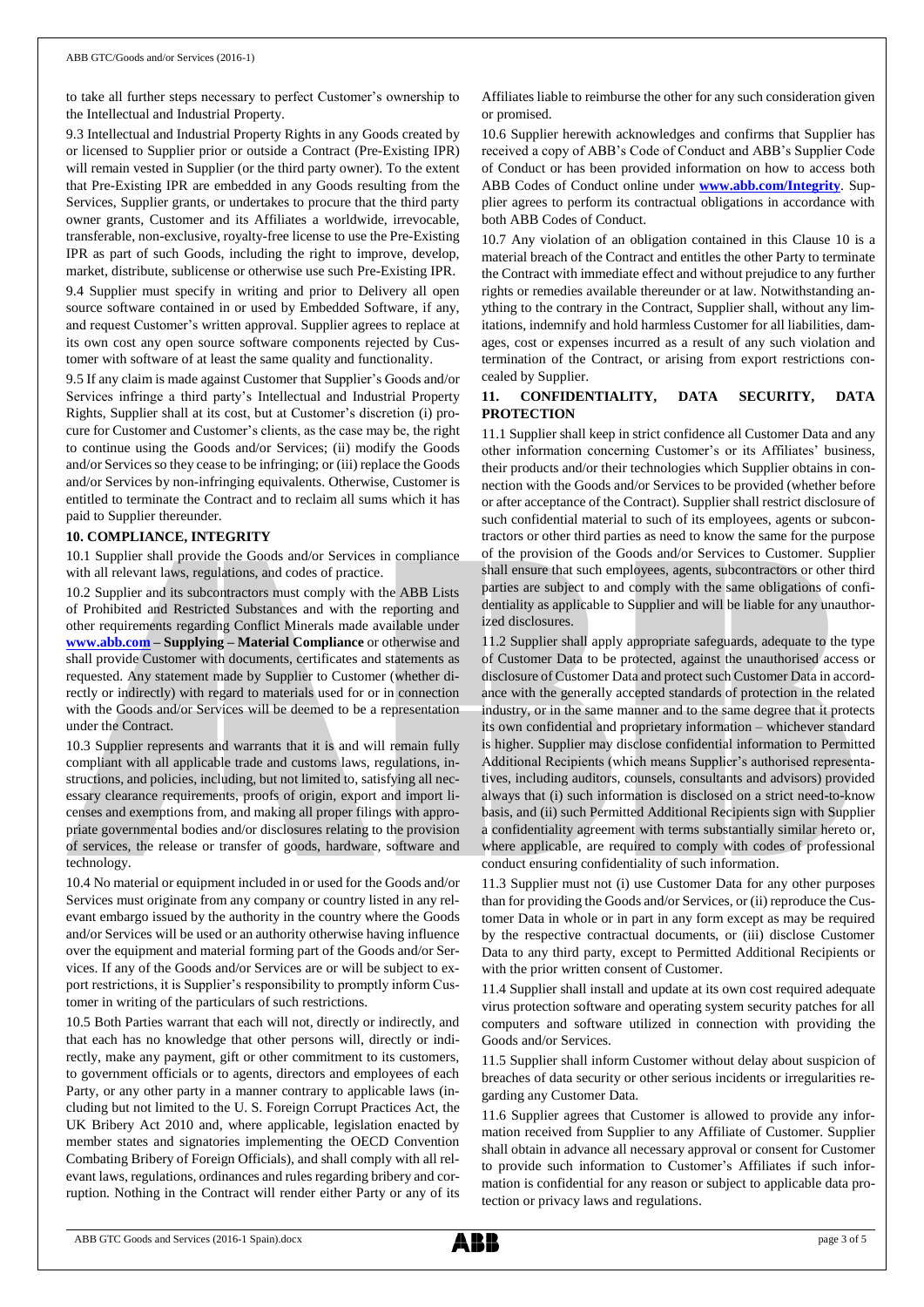11.7 Pursuant to the terms of the Organic Personal Data Protection Act 15/1999 of December 13 (LOPD) and the corresponding regulations, Customer hereby serves notice that the personal data provided by Supplier will be filed by Asea Brown Boveri S. A., with headquarters in Calle San Romualdo 13, 28037 Madrid, Spain, and will be used for the purpose of maintaining the Contract, overseeing and administering purchases and administering procurement services. Supplier expressly authorizes the use of its personal data for such purpose as well as cession and transfer of personal data both nationally and internationally within the ABB Group of companies, active in the field of power and automation technologies, for the above stated purpose. The personal data is stored in accordance with established principles of confidentiality and security measures. Customer hereby also informs Supplier that it may exercise its rights of access, modification, cancellation, correction or opposition in accordance with LOPD by notifying Customer at the above specified address, to the attention of Group Function Legal and Integrity.

## **12. LIABILITY AND INDEMNITY**

12.1 Without prejudice to applicable mandatory law, Supplier shall, without any limitations, indemnify and hold harmless Customer for all liabilities, damages, cost, losses or expenses incurred by Customer as a result of Supplier's breach of the Contract. Supplier shall, without any limitations, indemnify and hold harmless Customer for any claim made by a third party against Customer in connection with the Goods and/or Services, including but without limitation to claims that such Goods and/or Services infringe a third party's Intellectual and Industrial Property Rights. Upon Customer's request Supplier shall defend Customer against any third party claims.

12.2 Supplier is responsible for the control and management of all of its employees, suppliers and/or subcontractors, and it is responsible for their acts or omissions as if they were the acts or omissions of Supplier.

12.3 Supplier shall maintain in force, and upon request provide evidence of, adequate liability insurance and statutory worker's compensation/employer's liability insurance with reputable and financially sound insurers, which however will not relieve Supplier from any liability towards Customer. The insured amount cannot be considered as limitation of liability.

12.4 Customer reserves the right to set off any claims under a Contract against any amounts owed to Supplier.

## **13. TERMINATION**

13.1 Customer may terminate the Contract for convenience in whole or in part by giving Supplier thirty (30) calendar days written notice. In such event Customer shall pay to Supplier the value of the delivered but unpaid Goods and/or Services and proven direct cost reasonably incurred by Supplier for the undelivered Goods and/or Services, however in no event more than the price for the Goods and/or Services agreed under the Contract. No further compensation will be due to Supplier.

13.2 In the event of Supplier's breach of the Contract, Customer is entitled to terminate the Contract in accordance with Clause 8.4.

13.3 Upon termination Supplier shall immediately and at Supplier's expense return to Customer all respective Customer property (including any Customer Data, documentation, and transfer of Intellectual and Industrial Property) then under Supplier's control and provide Customer with the complete documentation about the delivered Goods and/or Services.

## **14. FORCE MAJEURE**

14.1 Neither Party will be liable for any delay or failure to perform its obligations under a Contract if the delay or failure results from an event of Force Majeure. Force Majeure means an event that was not foreseeable by the affected Party at the time of execution of the Contract, is unavoidable and outside the reasonable control of the affected Party, provided that it cannot overcome such event despite all reasonable efforts, and that it provides notice to the other Party within five (5) calendar days from occurrence of the Force Majeure event.

14.2 If a Force Majeure event exceeds thirty (30) calendar days, either Party may terminate the Contract forthwith by written notice without liability. Each Party shall use reasonable efforts to minimise the effects of the Force Majeure event.

## **15. ASSIGNMENT AND SUBCONTRACTING**

15.1 Supplier may neither assign, nor transfer, encumber nor subcontract the Contract, nor any parts thereof (including any monetary receivables from Customer) without prior written approval of Customer. 15.2 Customer may assign, transfer, encumber, subcontract or deal in any other manner with the Contract or parts thereof to its Affiliates.

#### **16. NOTICES**

Any notice must be given duly signed by registered mail, courier, fax or by e-mail to the address of the relevant Party as stated in the Contract or to such other address as such Party may have notified in writing. Email and fax require written confirmation of the receiving Party. Supplier's reply, correspondence, information or documentation related to the Contract must be provided in the language used in the Contract.

#### **17. WAIVERS**

Failure to enforce or exercise any term of the Contract does not constitute a waiver of such term and does not affect the right later to enforce such or any other term therein contained.

#### **18. GOVERNING LAW AND DISPUTE SETTLEMENT**

18.1 The Contract is governed by the laws of the country (and/or the state, as applicable) where Customer is registered, however under exclusion of its conflict of law rules and the United Nations Convention on International Sale of Goods.

18.2 If Customer and Supplier are registered in the same country, any dispute arising in connection with the Contract which cannot be settled amicably shall be submitted for resolution to the jurisdiction of the competent courts at Customer's place of registration.

18.3 If Customer and Supplier are registered in different countries, any dispute arising in connection with the Contract which cannot be settled amicably shall be finally settled under the Rules of Arbitration of the International Chamber of Commerce by one arbitrator appointed in accordance therewith. Place of arbitration shall be Customer's place of registration. The language of the proceedings and of the award shall be English. The decision of the arbitrator is final and binding upon both Parties, and neither Party may appeal for revision.

#### **19. SEVERABILITY**

The invalidity or unenforceability of any term of the Contract will not adversely affect the validity or enforceability of the remaining terms. The Contract will be given effect as if the invalid or unenforceable term had been replaced by a term with a similar economic effect.

## **20. SURVIVAL**

20.1 Provisions of the Contract which either are expressed to survive its termination or from their nature or context it is contemplated that they are to survive such termination will remain in full force and effect notwithstanding such termination.

20.2 The obligations set forth in Clauses 8 (Warranty and Remedies), 9 (Intellectual and Industrial Property), 11 (Confidentiality, Data Security, Data Protection) and 12 (Liability and Indemnity) exist for an indefinite period of time and survive expiration or termination of the Contract for any reason.

#### **21. ENTIRETY**

The Contract constitutes the entire agreement between the Parties and replaces any prior agreement between them with regard to its subject.